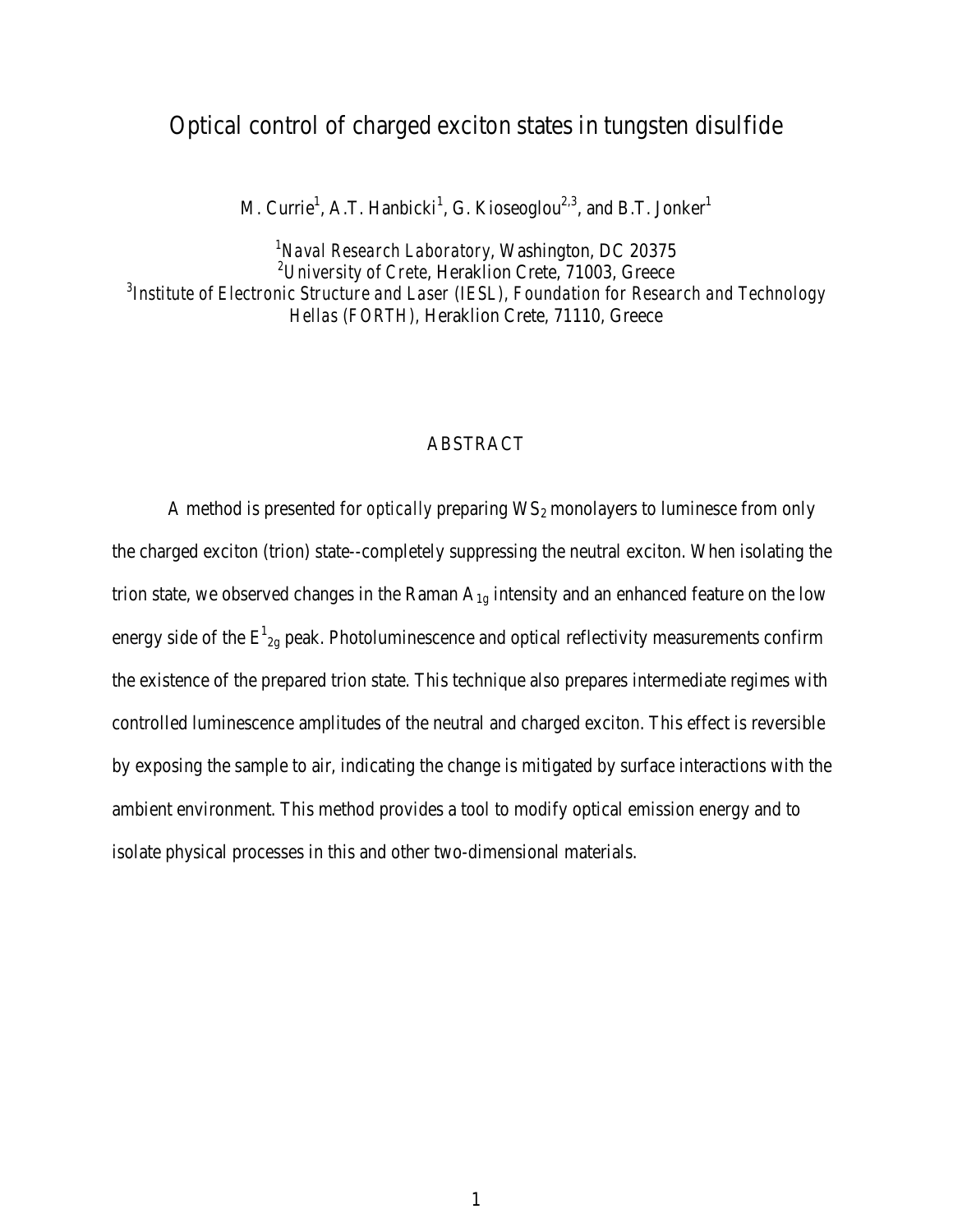Monolayer transition metal dichalcogenides (TMDs) are promising materials for future 2D nanoelectronic systems  $1-3$ . Their semiconductor band structure and relatively high mobilities enable monolayer transistors  $<sup>4</sup>$  and their direct gap enables such applications as optical sources</sup> and detectors<sup>2</sup>. The properties inherent in these 2D systems produce an all-surface material applicable to sensing<sup>5</sup>, single-atom storage  $^6$ , quantum-state metamaterials  $^7$ , and other quantumbased technologies.

When  $MX_2$  TMDs (where  $M = Mo$ , W and  $X = S$ , Se) are optically pumped, the resultant photoluminescence (PL) is characterized by excitonic emission. In undoped material, the main emission feature is from the neutral exciton,  $X^0$ . Charged excitons, or trions, become important in doped systems and have emission energies  $30-50$  meV below the neutral exciton  $8$ . The dynamic behavior of photoexcited carriers in  $MX<sub>2</sub>$  materials are governed by strong Coulomb interactions. These interactions have a profound influence on the charge concentration which in turn influences physical properties. Perturbations of properties such as conductivity, for instance, enable applications that probe charge-density changes such as the detection of DNA $^9$ . Modification of the carrier concentration in  $MoS<sub>2</sub>$ , has been achieved by applying a gate bias (in FET devices)<sup>8</sup>, physisorption<sup>10</sup>, chemical doping <sup>11</sup>, and functionalization<sup>12</sup>. Changes in carrier density can enhance the formation of charged excitons (trions) and manipulation of trions in both  $MoS<sub>2</sub>$  and  $MoS<sub>2</sub>$  using electrostatic gating has been demonstrated  $8,13$ .

There are a myriad of ways in which changes to the carrier concentration in  $MX_2$ materials influences the optical properties, and more specifically the PL. For example, in  $MoS<sub>2</sub>$ , increased electron doping suppresses optical absorption near the exciton peaks resulting in diminished exciton PL intensity. Concurrent with this intensity reduction is the emergence of a trion peak <sup>8</sup>. Conversely, MoS<sub>2</sub>, which is typically n-type, can be transformed to heavily p-type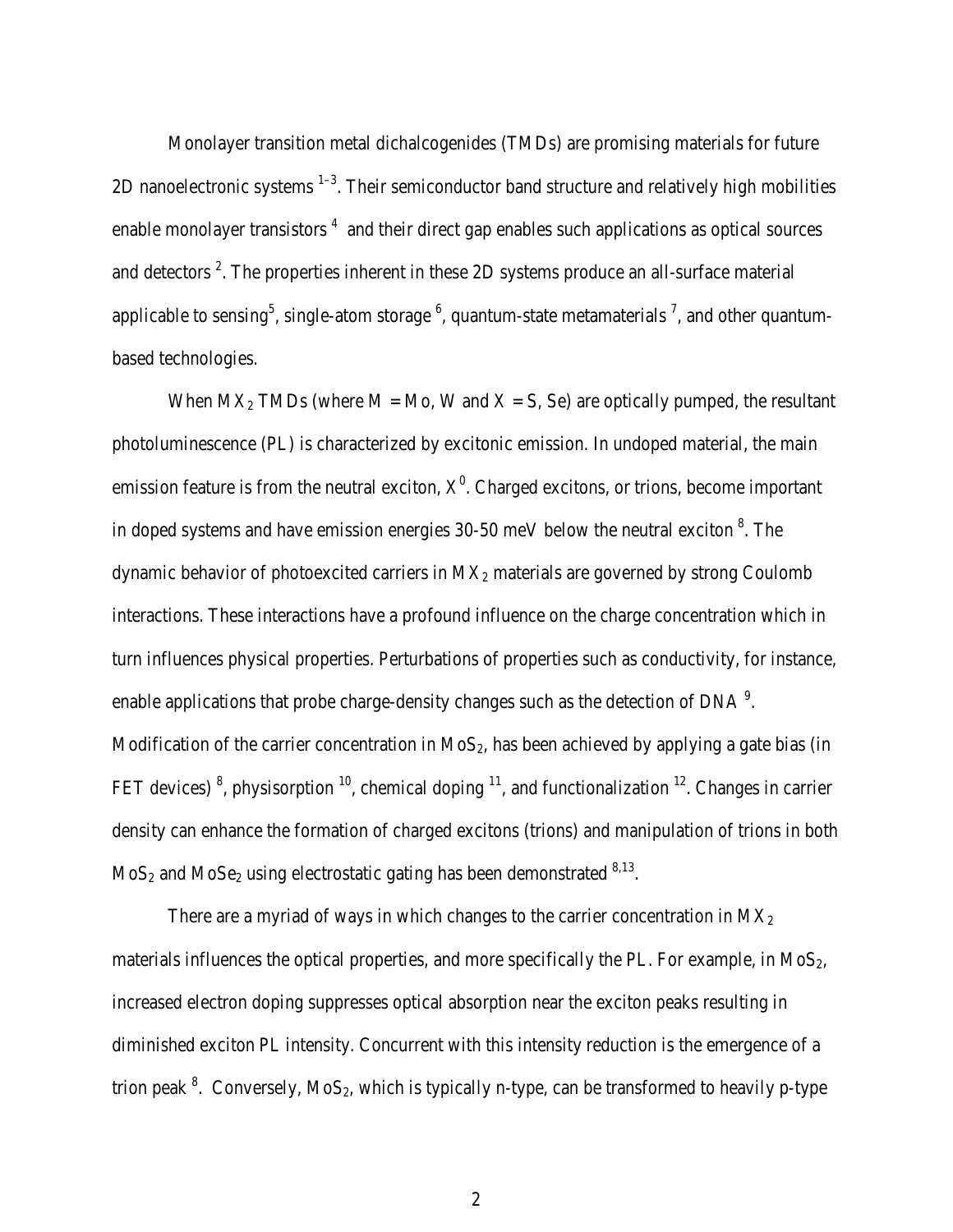via chemical absorption of oxygen at defect sites formed during annealing. This process converts negatively charged trions back to neutral excitons, resulting in an enhancement of the neutral exciton PL $^{14}$ .

Similarly, physisorbed molecules (e.g.,  $O_2$  and  $H_2O$ ) were shown to influence the PL in MoS<sub>2</sub>, MoSe<sub>2</sub>, and WSe<sub>2</sub><sup>10</sup>. Annealing produced a large increase in the PL intensity for MoS<sub>2</sub> and MoSe<sub>2</sub> samples in  $O_2$  and  $H_2O$  environments, while PL decreased for WSe<sub>2</sub> samples. These changes are reversible and result from carrier transfer between the gas and the 2D material <sup>10</sup>. Finally, large PL intensity was observed from induced defects (specifically  $MoS_2$ ,  $MoSe_2$ , and  $WSe<sub>2</sub>$ <sup>10</sup>, where point defects were created by either high-temperature annealing or by alphaparticle irradiation<sup>15</sup>. The point defects consist of anion vacancies which in turn enable bound exciton formation. Gas molecules that interact with defect sites can enhance PL by draining electrons, shifting charged excitons to neutral excitons.

While much attention has been given to  $MoS_2$ ,  $MoSe_2$ , and  $WSe_2$ , there has been a growing interest in  $WS_2$  due to its large spin-orbit splitting in the valence band (420 meV)  $^{16}$ . large exciton/trion binding energy  $17,18$ , and high emission quantum yield even at room temperature <sup>19</sup>. In addition to these intriguing optical properties, improved electrical performance of a single-layer  $WS_2$  transistor was also observed after annealing samples at 115°C for 10 to 145 hours in vacuum <sup>20</sup>. In this letter, we demonstrate the ability to *optically* prepare WS<sub>2</sub> monolayers such that the emission is from either only the neutral exciton or only the charged exciton (trion) state. We demonstrate that this effect is completely reversible and is due to the surface condition of the monolayer. The surface sensitivity we observe is likely responsible for many emission characteristics seen in all TMDs, since these materials are dominated by their surface properties. Reliably and reproducibly controlling TMD absorption and emission behavior is important for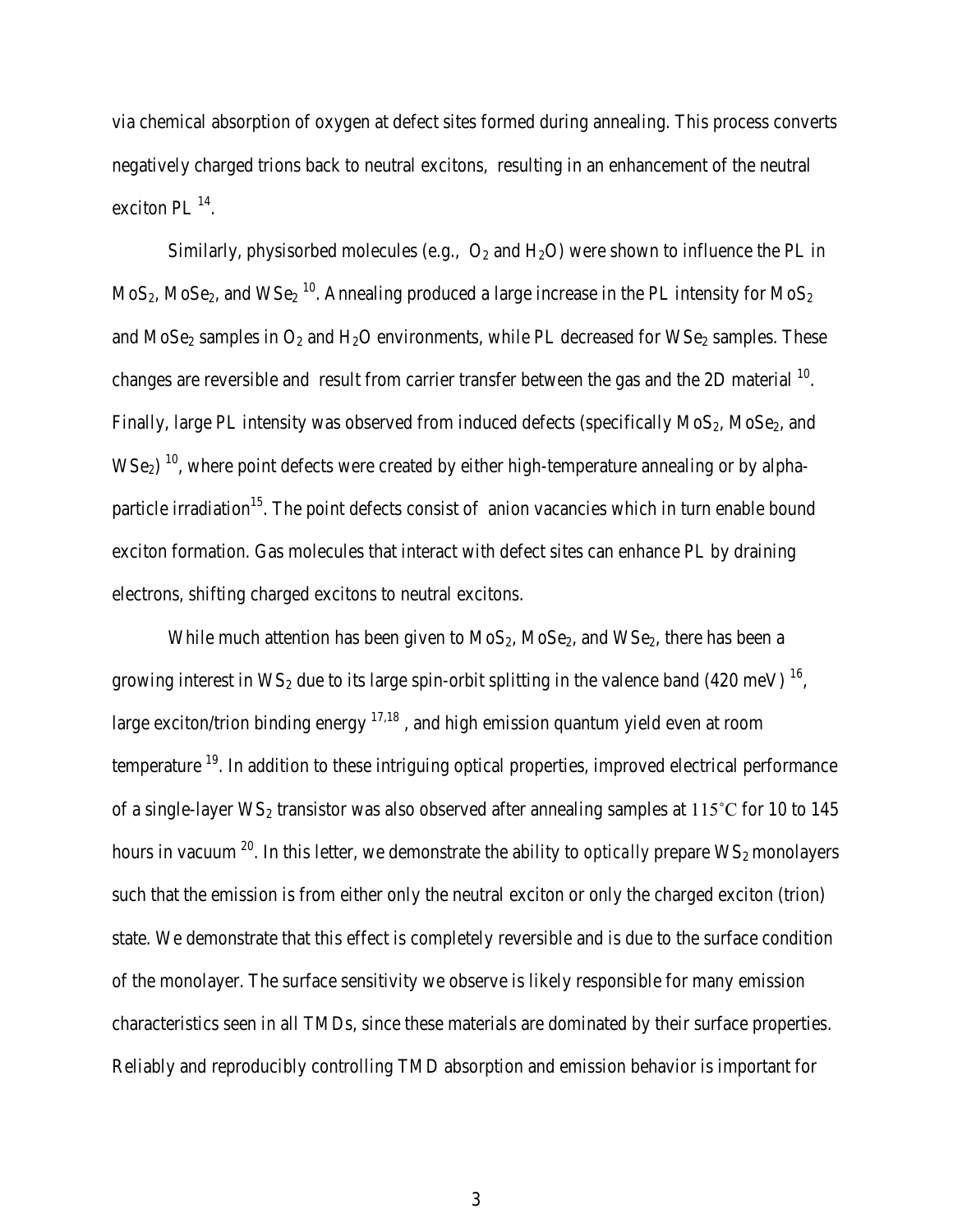physical measurements (e.g., time-resolved measurements of the pure exciton/trion state) as well as for most applications of these materials.

Monolayer  $WS_2$  samples were prepared by mechanical exfoliation of bulk  $WS_2$  onto SiO<sub>2</sub>-on-Si substrates. Optical inspection, Raman spectroscopy, and atomic force microscopy were used to identify monolayer sample regions. One such exfoliated sample is shown in Fig. 1(a) where a  $>$ 20- $\mu$ m<sup>2</sup> region is identified as a monolayer, bordered by either substrate or multilayer regions. A micro-PL setup with a 50x objective and incorporating a continuous-flow He-cryostat was used to collect the PL and reflectivity in a backscattering geometry. Samples were excited with continuous-wave lasers of various wavelengths. Emitted light was dispersed by a single monochromator equipped with a multichannel charge coupled device (CCD) detector. The size of the optical beam we used for reflectivity and PL measurements is ~1µm in diameter as illustrated by the dotted circle superimposed on the monolayer region in Fig. 1(a).

As expected, strong photoluminescence is observed over the monolayer region while much weaker PL (by orders of magnitude) is observed in the multilayer regions. The PL at room temperature in ambient atmospheric conditions shows a single peak at 1.99 eV. The PL at room temperature in vacuum, after exposing the sample to the excitation laser for a few minutes shows a single peak at 1.94 eV. These two extremes are shown in Fig. 1(b) using a 594-nm excitation source at a power of 1 and 50  $\mu$ W (respectively). The higher energy peak at 1.99 eV we attribute to the neutral exciton, and the peak at 1.94 eV to the trion. To quantify and understand this effect we systematically varied the optical excitation power while monitoring the PL as a function of environment and temperature to establish the evolution of the isolated trion state.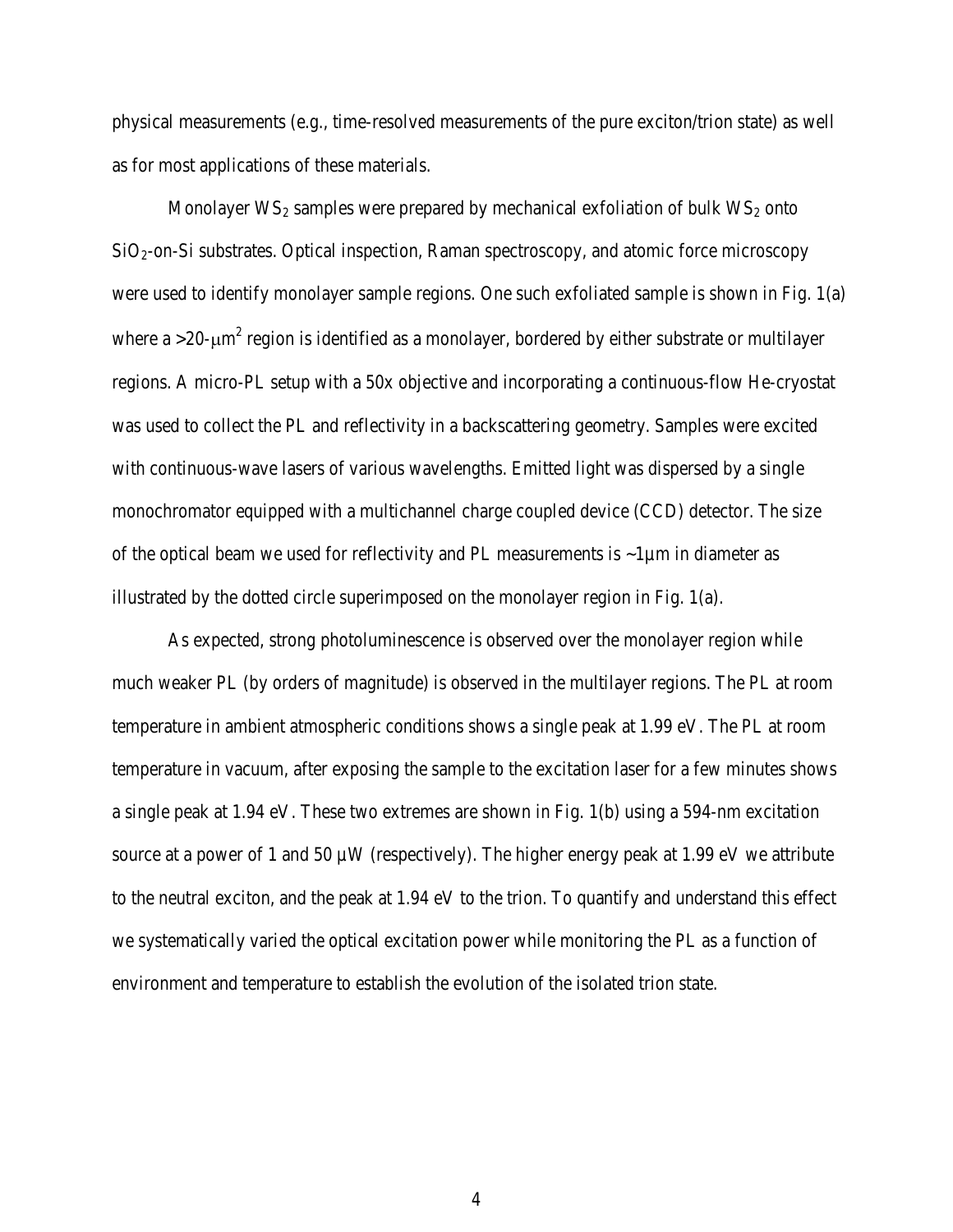

*Figure 1(a) Confocal microscope image of a representative exfoliated WS<sub>2</sub> sample. Arrow indicates monolayer region and dotted circle indicates approximate optical probe size. (b) Photoluminescence spectra of exfoliated sample taken with a 594 nm laser excitation at 300 K showing the neutral exciton (X0 ) at 1.99 eV(blue circles) and the optically prepared system that isolates the trion (X- ) at 1.94 eV (red squares). The PL intensity of trion is multiplied by 5x to show on the same scale.*

Low, 1- $\mu$ W, excitation is needed at room temperature to observe only the neutral exciton. Increasing the intensity engages the trion as seen in Figure 2. The PL spectra shown in Fig. 2(a) are from the sample under ambient atmospheric conditions while varying the photoexcitation power. Increasing the excitation amplitude from 23 to 280 µW results in an increase of the trion intensity relative to that of the neutral exciton. Note that while the ratio of PL intensity evolves to favor the trion, the absolute intensity of both the neutral and charged excitons also increase as a function of the excitation power, as expected. Previously, similar behavior was reported which showed the emergence of the trion in the presence of the neutral exciton, however, the intensity of the neutral exciton was always greater than that of the trion  $21$ . As the excitation power is increased there is a slight red-shift in the trion, but no shift the neutral exciton. We ascribe this phenomenon to degenerate carrier population effects resulting in modification of the bandstructure and Fermi level.

In ambient atmosphere, our measurements show the neutral exciton as the dominant peak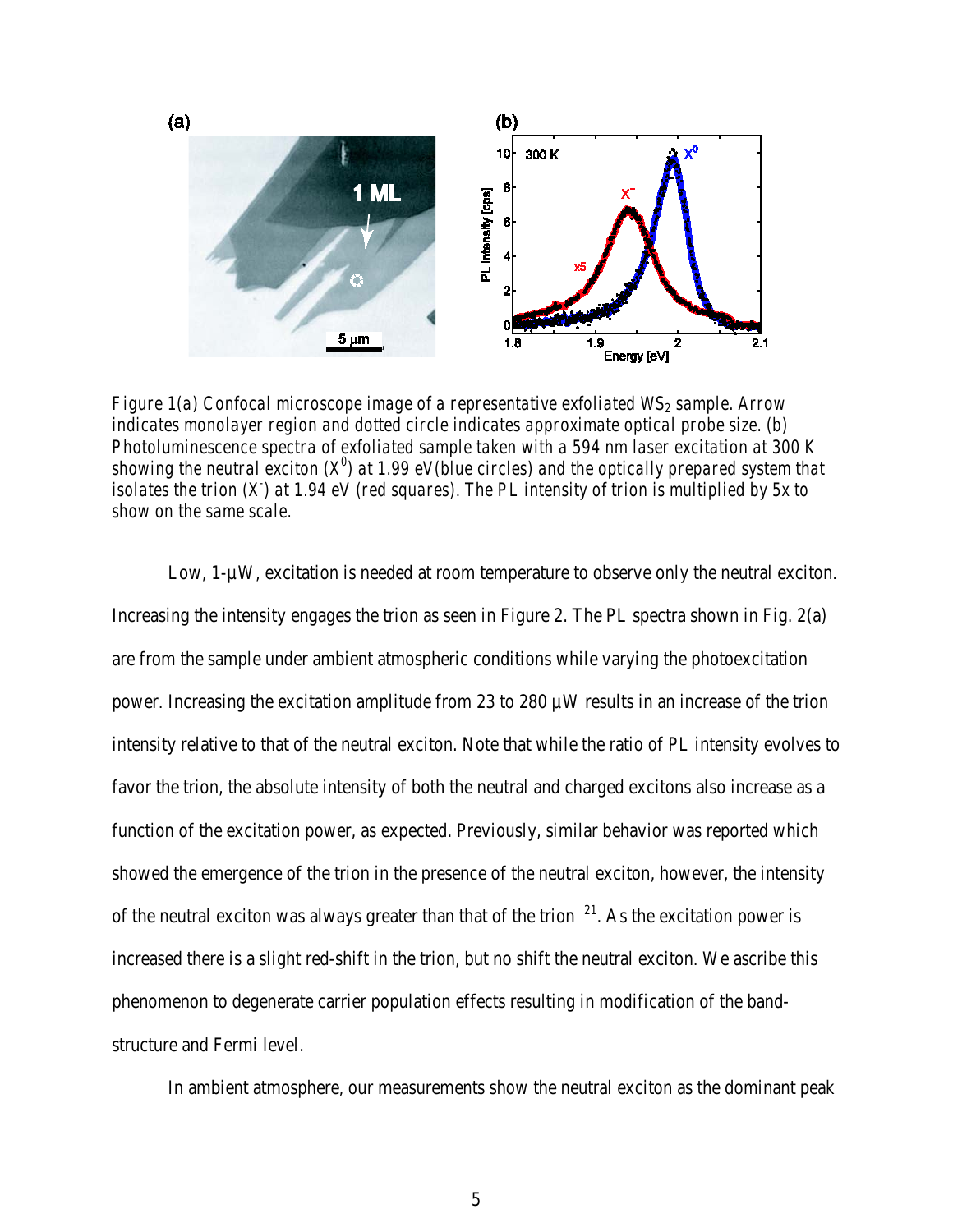at low power while the trion is the dominant peak at high excitation power, and this process is completely reversible. This is not the case in vacuum. The PL spectra as a function of increasing excitation power for the sample in vacuum are shown in Fig. 2(b). Once the trion is stabilized by exciting with high power, even after reducing the excitation power to nanowatt levels, the trion emission remains dominant. To reverse this state and regain the neutral exciton emission the sample must be exposed to air. If the sample is exposed to only nitrogen or helium, the neutral exciton will not be recovered. Since PL measures optical emission, this characterizes mostly the lowest energy transition. However, optical absorption-type measurements like our differential reflectance measurement in Fig. 2(c) provides information over a broader spectral region and clearly show (and confirm) the spectral energies of the neutral exciton and trion. This spectrum was taken when the sample was in an intermediate regime, i.e. both the neutral and charged exciton are present. These reflectance measurements allow us to obtain a binding energy of the trion of 33 meV, and have little influence on carrier population effects (unlike photoluminescence). The differential reflectivity has single peaks at the neutral exciton or trion positions when the corresponding PL is at either of these extremes.



*Figure 2: Photoluminescence of WS2 monolayer to 594nm excitation at room temperature for samples in (a) air and (b) vacuum. The excitation power was increased from 23 to 280 µW in five steps. At low power the PL in air is dominated by the neutral exciton (X<sup>0</sup>), but the trion (X) takes over with increasing optical power. In vacuum, the trion (X- ) has higher intensity than the neutral exciton (X0 ) even at low optical power. (c) Differential reflectance at 4K clearly exhibits features for both the exciton and trion.*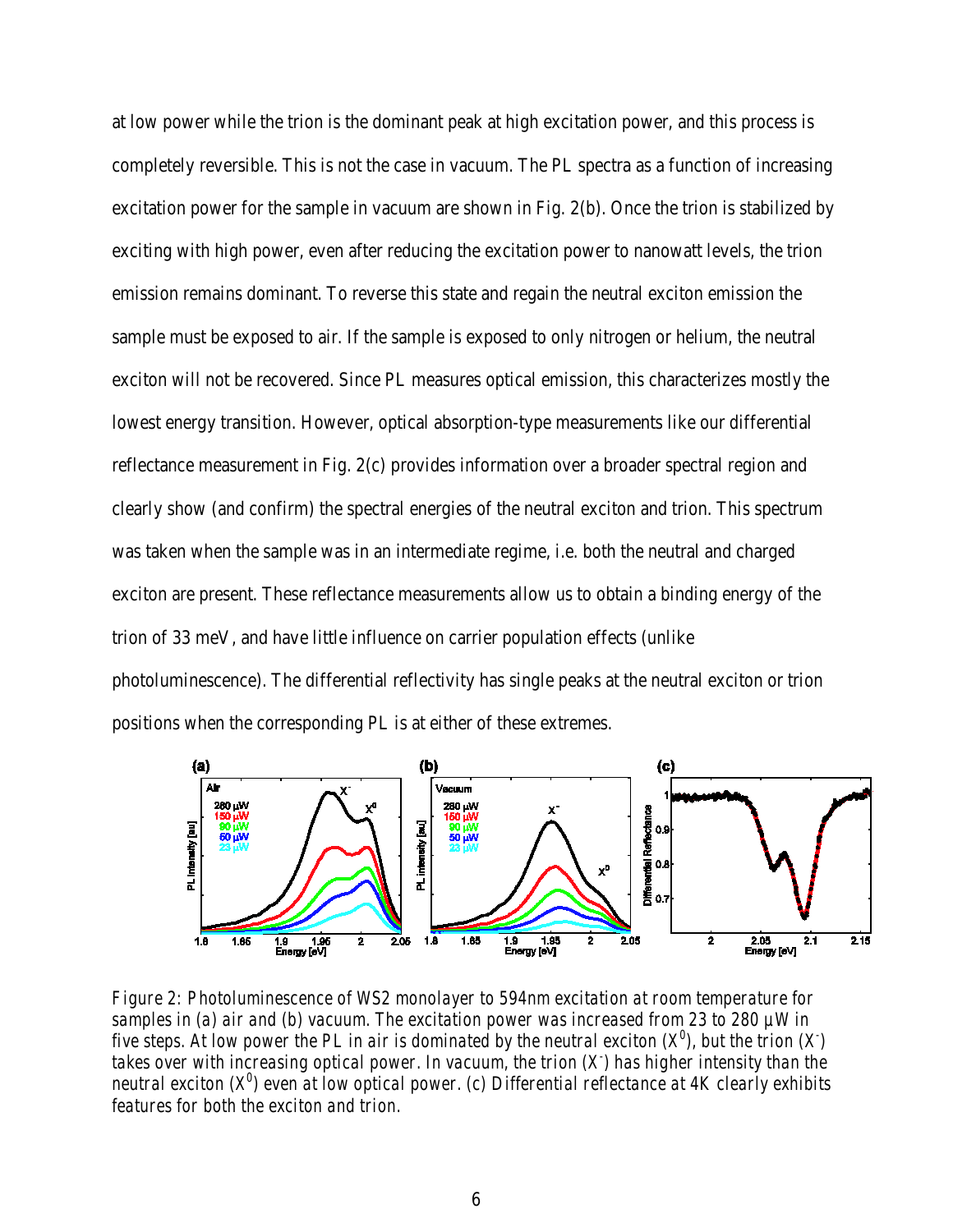To facilitate the transition from the neutral exciton to the trion, we focused a 532-nm laser on the sample to provide a  $200 \text{-}kW/cm^2$  irradiance. We then raster scanned the laser thoroughly over the entire monolayer region of  $WS_2$  (in vacuum). This caused a complete shift in the PL spectrum from the purely neutral exciton PL, as it is in ambient atmosphere, to a purely charged exciton PL. The resulting trion PL is independent of the probing PL excitation power, and further rastering produced no additional change demonstrating the saturation of this process for this optical power level. Thus we are able to create an optically prepared system where either the exciton or trion exists.

After optically preparing this trion system, we further characterize the selected trion state using optical techniques (optical reflectivity, photoluminescence and Raman spectroscopy) at temperatures from 4—320K, and excitation energies from 2.088—2.541 eV (488 – 594nm). The trion characteristics, shown in Fig. 3, can then be analyzed with respect to temperature. The large exciton and trion binding energies in  $WS_2$  <sup>16,17</sup> allow us to observe their features even at room temperature, thus, providing analysis over this large temperature range. In Fig. 3(a), the temperature dependence of the PL emission energy fits a standard hyperbolic cotangent relation defined by O'Donnell and Chen  $^{22}$ , and allows us to extract an average phonon energy of 15 meV, in agreement with the acoustic phonons near the K-point in  $WS_2^{23,24}$ . The temperature dependence of the PL emission linewidth, Fig 3(b), fits well to a Maxwell–Boltzmann distribution of the PL spectrum  $^{25}$ . Finally, the emission intensity, shown as a function of 1/T in Fig. 3(c), compares well with a standard exponential-decay model  $^{26}$  since luminescence decreases with increasing temperature due to increased non-radiative transition probabilities at higher temperatures. These measurements match the temperature dependence of an exciton system, verifying our characterization of the optically prepared state as a charged exciton. These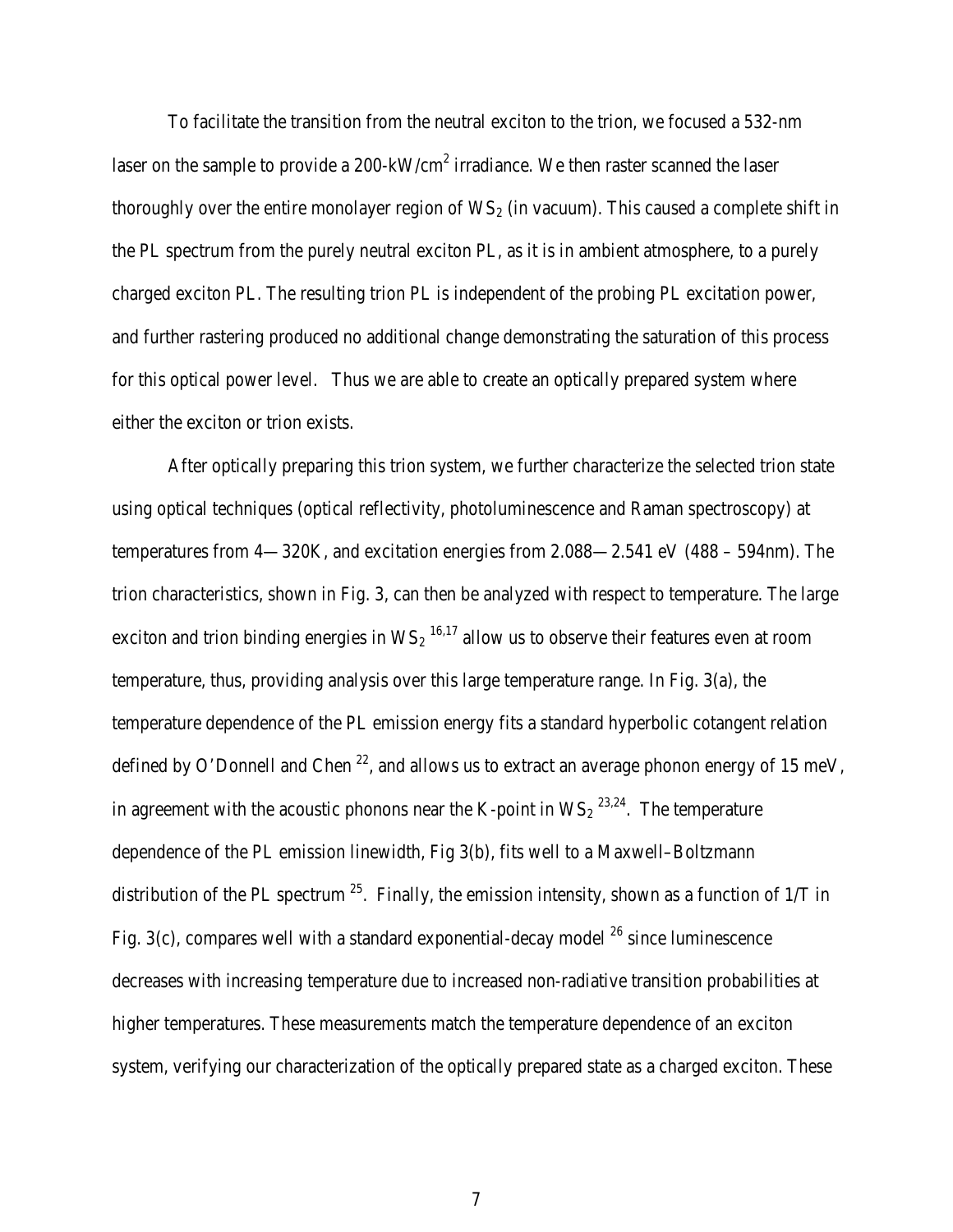measurements also show that we can reliably prepare the initial state of the system at each temperature, thus providing a means for a reproducible surface preparation.



*Figure 3 The trion's (a) emission energy, (b) spectral width, and (c) luminescence intensity as a function of temperature are collected from PL measurements. Data are a compilation from spectra of various excitation energies, and corresponding fits are shown as solid lines through the data.*

While PL and reflectivity explores optical properties relating to the induced dipole moment change in the atomic positions, Raman spectroscopy probes the induced dipole moment due to deformation of the electron shell. We use Raman scattering and observe features consistent with out-of plane  $A_{1g}$  and in-plane  $E_{2g}^1$  features identified with WS<sub>2</sub><sup>23,24,27–30</sup>. The  $A_{1g}$ mode arises from out of plane motion of sulfur atoms, while the  $E_{2g}^1$  results from the opposing in-plane motion between the sulfur and tungsten atoms. Fig. 4 shows the Raman spectra of our sample in an ambient environment (solid, blue line), as well as in vacuum after preparing the trion state (dashed, red line). These spectra are normalized to the substrate Si peak. Our ratio of the A<sub>1g</sub> to the  $E_{2g}^1$  is less than one for both cases and confirms our samples are a single WS<sub>2</sub> layer <sup>30</sup>. After laser preparation of the sample in vacuum, there are two main differences in the Raman spectra. First, the  $A_{1g}$  intensity decreases, as can be seen in Fig. 4(a). This indicates a reduction in the interaction between the sulfur planes, likely arising from surface contaminant desorption.

Second, there is an enhanced feature on the low energy side of the  $E_{2g}^1$  Raman peak, see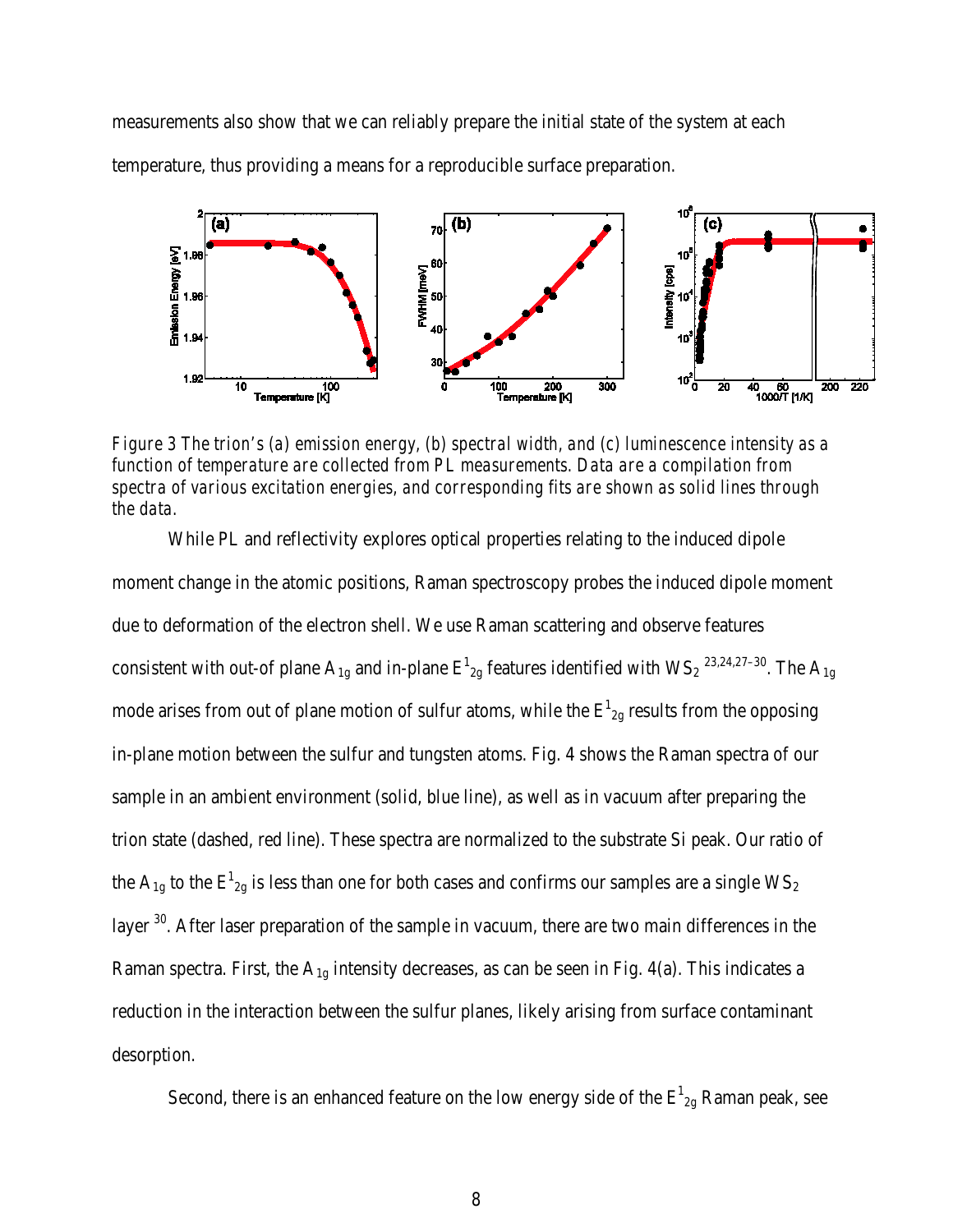Figure 4(b). This feature has been identified as a 2LA(M) mode occurring as a second-order mode involving two LA phonons from the M-point in the Brillouin zone <sup>23,24,28,30</sup>. This LA phonon is similar to that seen in Raman scattering from folded acoustic phonons observed in superlattices  $31$ . While our measurement is configured in a backscatter geometry, the  $WS_2$ monolayer is on a  $SiO_x/Si$  substrate, and therefore some incident light is transmitted through the WS<sub>2</sub> and is then reflected from the silicon substrate and returns in a Raman forward-scattering geometry. This produces a mixed forward and backward scattering result and may contribute to the broadened line shape of the 2-LA(M) mode. Indeed such a shift from forward/backward scattering effects has been observed in superlattices  $31$ .



*Figure 4: (a) Raman scattering from sample with (dashed, red line) and without (solid, blue*  line) optically prepared trion state. The in-plane,  $E^{1}_{2g}$ , and out-of-plane  $A_{1g}$ , peaks are labeled. (b) Magnification of the region near the in-plane  $E^{1}_{2g}$  mode.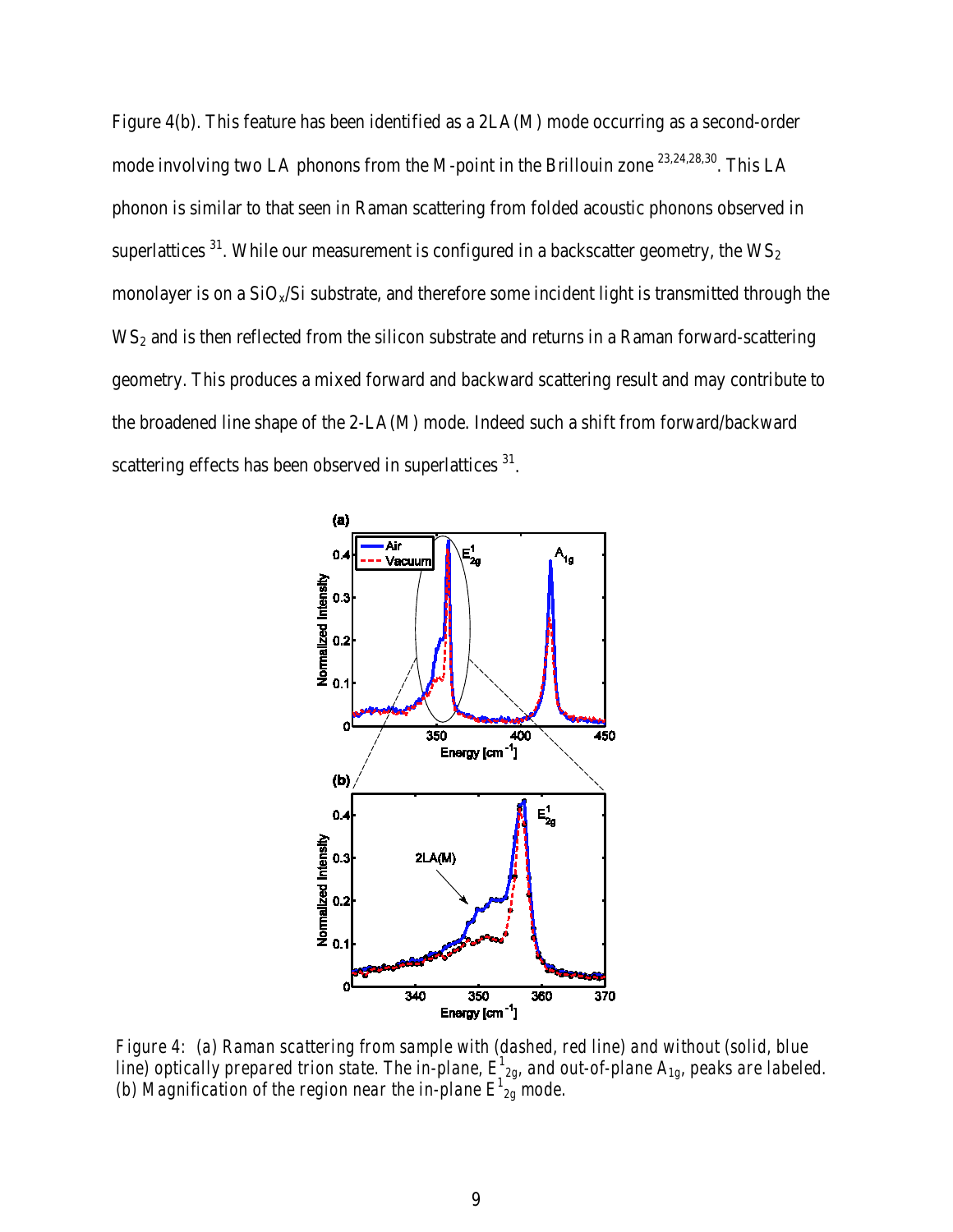The reduction in this 2-LA(M) mode after preparing the sample may arise from a change in the carrier concentration following the laser preparation. One explanation is dielectric screening from carriers available after surface contaminant desorption. Additionally, this might be explained by trion formation governed by electron localization as suggested by Mak *et al.*<sup>8</sup>. Finally, thiols forming on the  $WS_2$  surface may be partially responsible for this effect. Thiols have strong affinity for metal surfaces and rapidly cover these surfaces, however, they quickly degrade in light  $32$ .

Emergence of a trion state was also observed in a study of  $WS_2$  by optical pumping with sub-gap (860nm) laser excitation  $2^{1}$ . Comparing this with our data, the most likely mechanism for the optical modification to the trion state is that optical rastering desorbs adsorbates via local heating of the  $WS_2$  sample. While local heating is the most likely scenario, adsorbate photodesorption, photo-doping, or creation of monolayer defects <sup>10</sup> also remain as possibilities. Similar emergence of trion peaks have been observed in other TMDs:  $MoS<sub>2</sub>$ ,  $MoS<sub>2</sub>$ , and  $WSe<sub>2</sub>$ <sup>10</sup>. As noted by Tongay *et al.*, inhibiting the charge transfer between attached molecules and the TMDs modifies their properties. Molecules such as  $O_2$  and  $H_2O$  are strongly bound to sulfur-vacancies which dramatically reduces charge density in  $MoS<sub>2</sub>$ <sup>10</sup>. Subsequent O<sub>2</sub> / H<sub>2</sub>O removal or chargetransfer inhibition increases the charge density, thereby facilitating our observation of trion creation in  $WS_2$  while under vacuum.

In summary, we have demonstrated optical preparation of a monolayer of  $WS_2$  such that the photoluminescence is solely from the trion state, suppressing the neutral exciton completely. After isolating the trion state, we observed changes in the Raman spectra: decrease in the  $A_{1g}$ intensity and an enhanced feature (attributed to a second-order mode involving two LA phonons from the M-point) on the low energy side of the  $E_{2g}^1$  peak. In addition, we can prepare states

10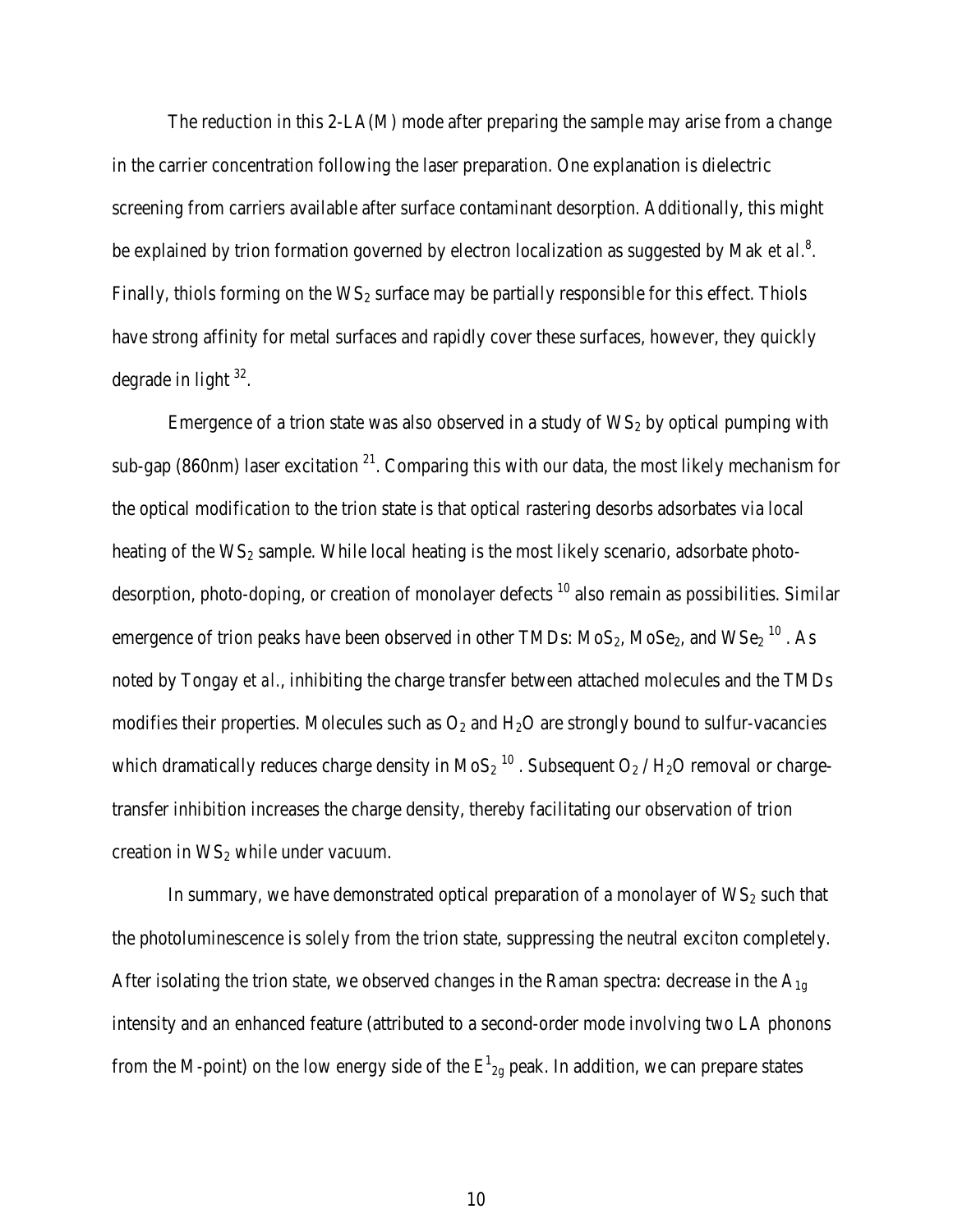with varying degrees of neutral and charged excitons, and we observe a 33-meV trion binding energy. This effect can be achieved in seconds, which is much faster than hours-long annealing processes used in previous studies  $10$ . The luminescence changes appear to be quenched by surface interactions with the ambient environment, evidenced by the fact that the optically prepared state is reversible by exposing the sample to air. This enables the investigation of surface properties for  $WS_2$  and other 2D materials. In addition, the optical preparation allows isolated examination of pure trion or exciton states, necessary for observing many physical processes, e.g., time-resolved exciton measurements. This also provides a tool to modify optical emission energy and could potentially modify the band structure in 2D materials enabling applications in optical modulation, tunable optical sources and detectors as well as all-optical sensors. The methodology described here lends itself to optical control of charged exciton states in  $WS_2$  (and potentially all TMD and 2D materials) by merely exposing the material to light in controlled environments.

## ACKNOWLEDGMENTS

We would like to thank Adam Friedman and Kathy McCreary for sample fabrication as well as Jim Culbertson for assistance with Raman measurements. GK gratefully acknowledges the hospitality and support of the Naval Research Laboratory where the experiments were performed. This work was supported by core programs at NRL and the NRL Nanoscience Institute.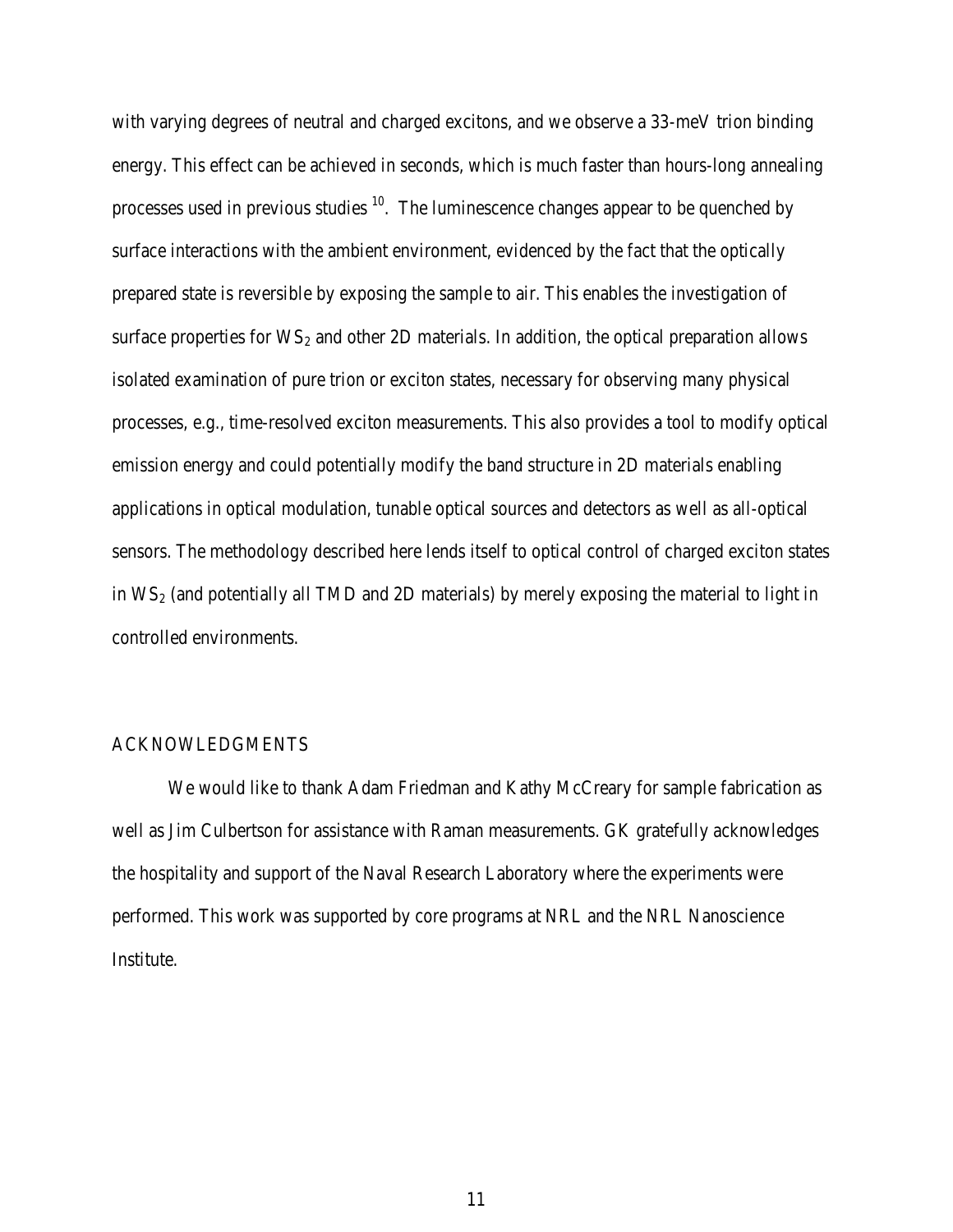References:

<sup>1</sup> D. Akinwande, N. Petrone, and J. Hone, Nat. Commun. **5**, 5678 (2014).

<sup>2</sup> Q.H. Wang, K. Kalantar-Zadeh, A. Kis, J.N. Coleman, and M.S. Strano, Nat. Nanotechnol. **7**, 699 (2012).

<sup>3</sup> S.Z. Butler, S.M. Hollen, L. Cao, Y. Cui, J.A. Gupta, H.R. Gutiérrez, T.F. Heinz, S.S. Hong, J. Huang, A.F. Ismach, E. Johnston-Halperin, M. Kuno, V.V. Plashnitsa, R.D. Robinson, R.S. Ruoff, S. Salahuddin, J. Shan, L. Shi, M.G. Spencer, M. Terrones, W. Windl, and J.E. Goldberger, ACS Nano **7**, 2898 (2013).

<sup>4</sup> H. Qiu, L. Pan, Z. Yao, J. Li, Y. Shi, and X. Wang, Appl. Phys. Lett. **100**, 123104 (2012). <sup>5</sup> F.K. Perkins, A.L. Friedman, E. Cobas, P.M. Campbell, G.G. Jernigan, and B.T. Jonker, Nano Lett. **13**, 668 (2013).

<sup>6</sup> R.C. Sterling, H. Rattanasonti, S. Weidt, K. Lake, P. Srinivasan, S.C. Webster, M. Kraft, and W.K. Hensinger, Nat. Commun. **5**, 3637 (2014).

<sup>7</sup> M.J. Everitt, J.H. Samson, S.E. Savel'ev, R. Wilson, A.M. Zagoskin, and T.P. Spiller, Phys. Rev. A **90**, 023837 (2014).

<sup>8</sup> K.F. Mak, K. He, C. Lee, G.H. Lee, J. Hone, T.F. Heinz, and J. Shan, Nat. Mater. **12**, 207 (2013).

<sup>9</sup> P.T.K. Loan, W. Zhang, C.-T. Lin, K.-H. Wei, L.-J. Li, and C.-H. Chen, Adv. Mater. **26**, 4838 (2014).

<sup>10</sup> S. Tongay, J. Zhou, C. Ataca, J. Liu, J.S. Kang, T.S. Matthews, L. You, J. Li, J.C. Grossman, and J. Wu, Nano Lett. **13**, 2831 (2013).

<sup>11</sup> S. Mouri, Y. Miyauchi, and K. Matsuda, Nano Lett. **13**, 5944 (2013).

 $12$  J.D. Lin, C. Han, F. Wang, R. Wang, D. Xiang, S. Qin, X.-A. Zhang, L. Wang, H. Zhang, A.T.S. Wee, and W. Chen, ACS Nano **8**, 5323 (2014).

<sup>13</sup> J.S. Ross, S. Wu, H. Yu, N.J. Ghimire, A.M. Jones, G. Aivazian, J. Yan, D.G. Mandrus, D. Xiao, W. Yao, and X. Xu, Nat. Commun. **4**, 1474 (2013).

<sup>14</sup> H. Nan, Z. Wang, W. Wang, Z. Liang, Y. Lu, Q. Chen, D. He, P. Tan, F. Miao, X. Wang, J. Wang, and Z. Ni, ACS Nano **8**, 5738 (2014).

<sup>15</sup> S. Tongay, J. Suh, C. Ataca, W. Fan, A. Luce, J.S. Kang, J. Liu, C. Ko, R. Raghunathanan, J. Zhou, F. Ogletree, J. Li, J.C. Grossman, and J. Wu, Sci. Rep. **3**, 2657 (2013).

<sup>16</sup> Z.Y. Zhu, Y.C. Cheng, and U. Schwingenschlögl, Phys. Rev. B **84**, 153402 (2011).

<sup>17</sup> A.T. Hanbicki, M. Currie, G. Kioseoglou, A.L. Friedman, and B.T. Jonker, Solid State Commun. **203**, 16 (2015).

<sup>18</sup> A. Chernikov, T.C. Berkelbach, H.M. Hill, A. Rigosi, Y. Li, O.B. Aslan, D.R. Reichman, M.S. Hybertsen, and T.F. Heinz, Phys. Rev. Lett. **113**, 076802 (2014).

<sup>19</sup> H.R. Gutiérrez, N. Perea-López, A.L. Elías, A. Berkdemir, B. Wang, R. Lv, F. López-Urías, V.H. Crespi, H. Terrones, and M. Terrones, Nano Lett. **13**, 3447 (2013).

<sup>20</sup> D. Ovchinnikov, A. Allain, Y.-S. Huang, D. Dumcenco, and A. Kis, ACS Nano **8**, 8174 (2014).

 $^{21}$  A.A. Mitioglu, P. Plochocka, J.N. Jadczak, W. Escoffier, G.L.J.A. Rikken, L. Kulyuk, and D.K. Maude, Phys. Rev. B **88**, 245403 (2013).

<sup>22</sup> K.P. O'Donnell and X. Chen, Appl. Phys. Lett. **58**, 2924 (1991).

<sup>23</sup> A. Molina-Sánchez and L. Wirtz, Phys. Rev. B **84**, 155413 (2011).

<sup>24</sup> A. Berkdemir, H.R. Gutiérrez, A.R. Botello-Méndez, N. Perea-López, A.L. Elías, C.-I. Chia, B. Wang, V.H. Crespi, F. López-Urías, J.-C. Charlier, H. Terrones, and M. Terrones, Sci. Rep. **3**, 1755 (2013).